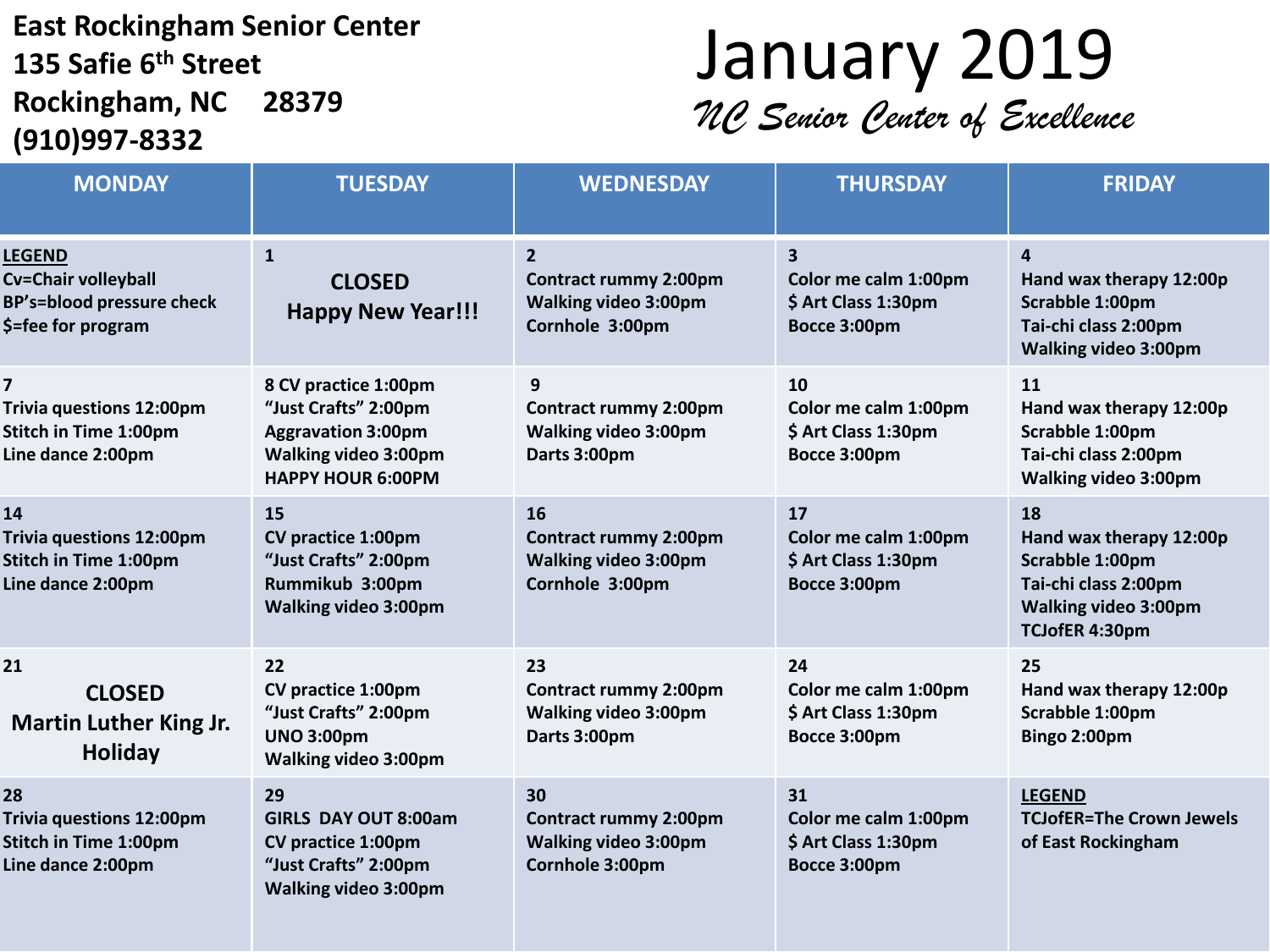Ellerbe Senior Center<br>306 Millstone Road, Ellerbe, NC 28338 910-652-6006

# January 2019

| <b>Monday</b>                                                          | <b>Tuesday</b>                                          | Wednesday                                               | <b>Thursday</b>                                            | <b>Friday</b>                           |
|------------------------------------------------------------------------|---------------------------------------------------------|---------------------------------------------------------|------------------------------------------------------------|-----------------------------------------|
|                                                                        | $\mathbf{1}$<br><b>CLOSED</b><br><b>Happy New Year</b>  | $\overline{2}$<br><b>Volleyball Practice</b><br>10:00am | $\overline{\mathbf{3}}$<br><b>Bingo 12:15pm</b>            | $\overline{4}$<br>Scrabble 12:15pm      |
| $\overline{\mathbf{z}}$<br>Bingo 12:15pm with<br>Richmond Co. Hospice  | 8<br>Card Club 12:30pm                                  | 9<br><b>Volleyball Practice</b><br>10:00am              | 10<br>Bingo 12:15pm with<br><b>Liberty Hospice</b>         | 11<br>Aggravation 12:15pm               |
| 14<br>Bingo 12:15pm with<br><b>Richmond Pines</b>                      | 15<br>\$Pamper Day leave @<br>8:30am(subject to change) | 16<br><b>Volleyball Practice</b><br>10:00am             | 17<br>Bingo 12:15pm with<br><b>Richmond County Hospice</b> | 18<br>Contract Rummy 12:15pm            |
| 21<br><b>CLOSED</b><br><b>Martin Luther King Jr.</b><br><b>Holiday</b> | 22<br>Card Club 12:30pm                                 | 23<br><b>Volleyball Practice</b><br>10:00am             | 24<br>Bingo12:15pm with<br><b>Autumn Care</b>              | 25<br>Triominos 12:15pm                 |
| 28<br>Bingo 12:15pm                                                    | 29<br>Card Club 12:15pm                                 | 30<br><b>Volleyball Practice</b><br>10:00am             | 31<br><b>Bingo 12:15pm</b>                                 | Legend: \$= Fee for<br>program/activity |